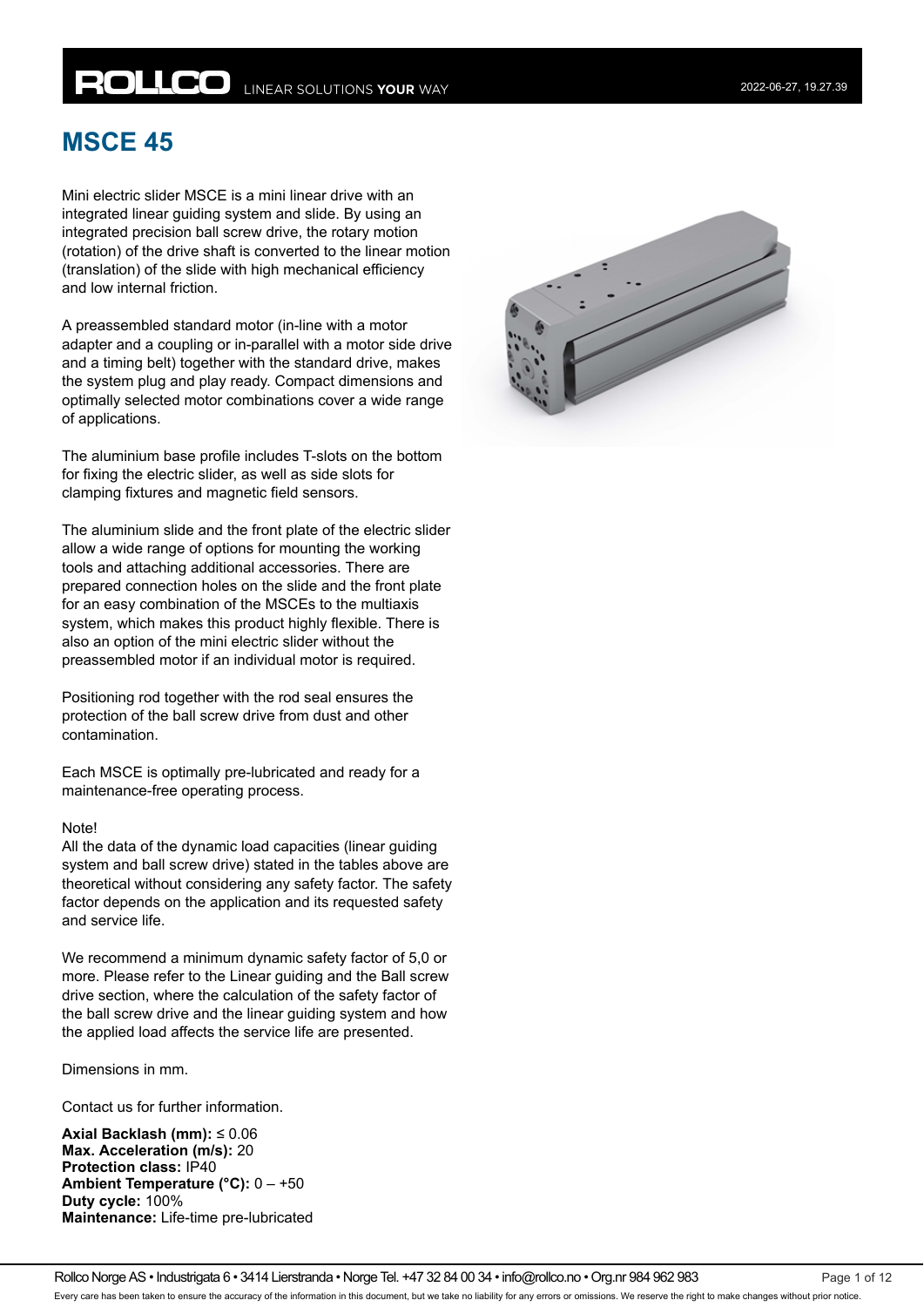# **MSCE 45**





Rollco Norge AS • Industrigata 6 • 3414 Lierstranda • Norge Tel. +47 32 84 00 34 • info@rollco.no • Org.nr 984 962 983 Page 2 of 12 Every care has been taken to ensure the accuracy of the information in this document, but we take no liability for any errors or omissions. We reserve the right to make changes without prior notice.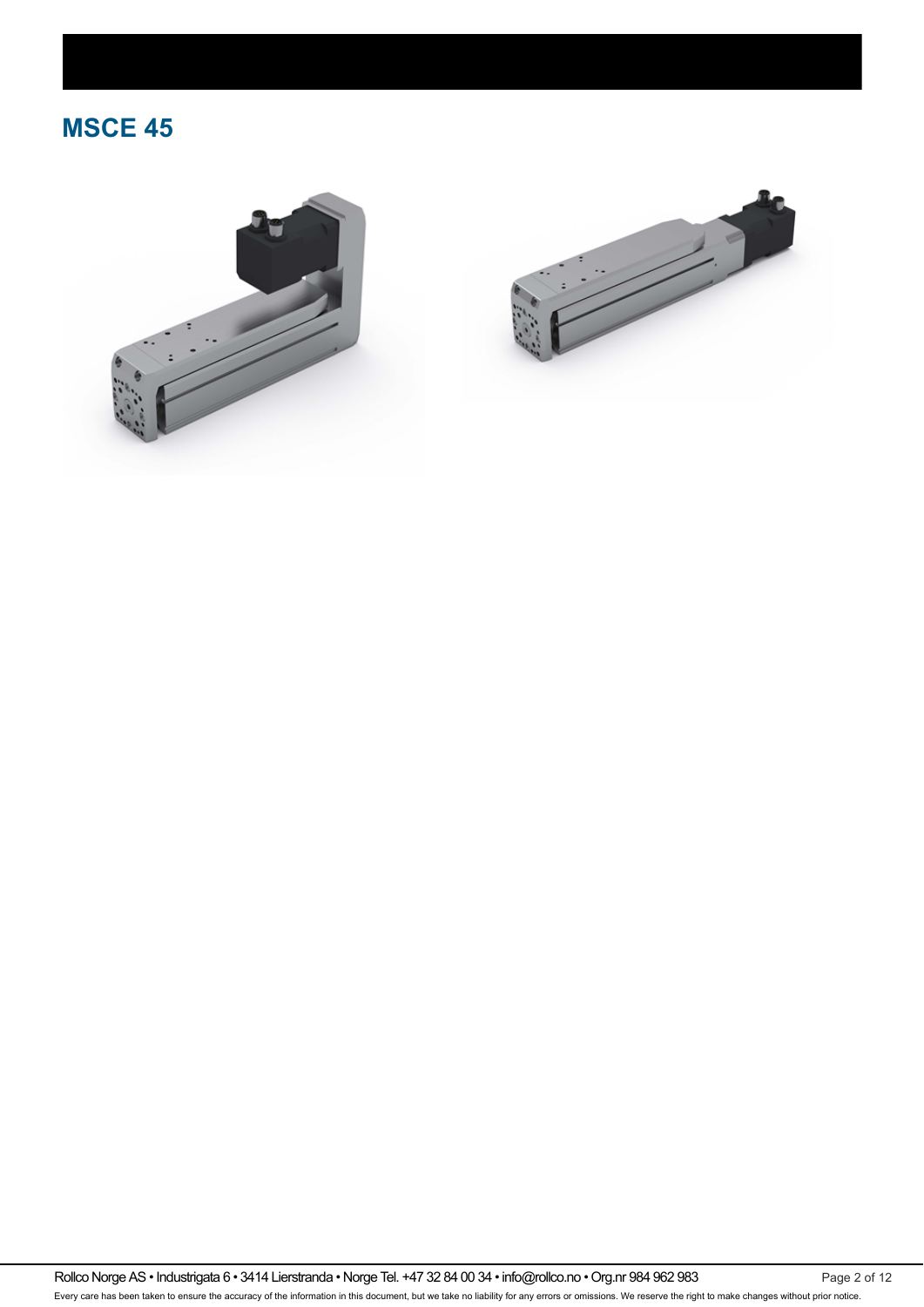### **Variant Data**

| <b>Designation</b>         | <b>Description</b>                                       | Ball screw (d x l) | <b>Dynamic Load</b><br>Capacity C (N) | <b>Max. Drive Torque</b><br>$Mp$ (Nm) | <b>Max. Travel Speed</b><br>Vmax (m/s) |
|----------------------------|----------------------------------------------------------|--------------------|---------------------------------------|---------------------------------------|----------------------------------------|
| <b>MSCE 45 - 10x3</b>      | Without motor                                            | $10x3$ mm          | 3240                                  | 0,37                                  | 0,23                                   |
| <b>MSCE 45 - 10x10</b>     | Without motor                                            | 10x10 mm           | 3240                                  | 1,23                                  | 0,75                                   |
| MSCE 45 - VK - 42 - 10x3   | With motor size 42<br>and motor adapter<br>VK.           | $10x3$ mm          | 3240                                  | $\overline{a}$                        | 0,15                                   |
| MSCE 45 - VK - 42 - 10x10  | With motor size 42<br>and motor adapter<br>VK.           | 10x10 mm           | 3240                                  | $\overline{a}$                        | 0,49                                   |
| MSCE 45 - VK - 56 - 10x3   | With motor size 56<br>and motor adapter<br>VK.           | $10x3$ mm          | 3240                                  | $\overline{a}$                        | 0,15                                   |
| MSCE 45 - VK - 56 - 10x10  | With motor size 56<br>and motor adapter<br><b>VK</b>     | 10x10 mm           | 3240                                  |                                       | 0,50                                   |
| MSCE 45 - MSD - 42 - 10x3  | With motor size 42<br>and motor side drive<br><b>MSD</b> | $10x3$ mm          | 3240                                  |                                       | 0, 15                                  |
| MSCE 45 - MSD - 42 - 10x10 | With motor size 42<br>and motor side drive<br><b>MSD</b> | 10x10 mm           | 3240                                  |                                       | 0,46                                   |
| MSCE 45 - MSD - 56 - 10x3  | With motor size 56<br>and motor side drive<br><b>MSD</b> | $10x3$ mm          | 3240                                  |                                       | 0, 15                                  |
| MSCE 45 - MSD - 56 - 10x10 | With motor size 56<br>and motor side drive<br><b>MSD</b> | 10x10 mm           | 3240                                  |                                       | 0,50                                   |

Rollco Norge AS • Industrigata 6 • 3414 Lierstranda • Norge Tel. +47 32 84 00 34 • info@rollco.no • Org.nr 984 962 983 Page 3 of 12 Every care has been taken to ensure the accuracy of the information in this document, but we take no liability for any errors or omissions. We reserve the right to make changes without prior notice.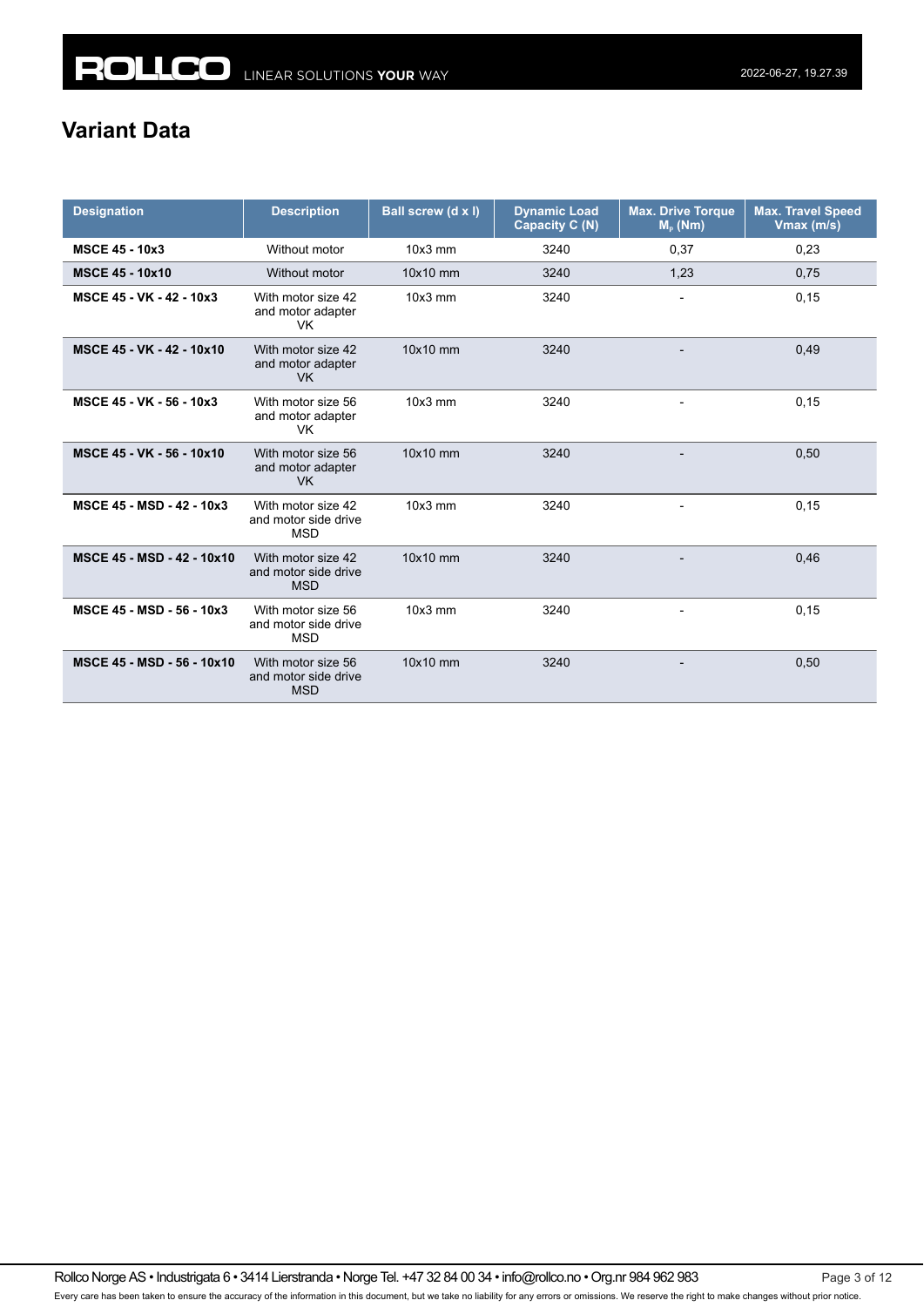| <b>Designation</b>         | <b>Max. Rotational</b><br><b>Speed nmax</b><br>$(min^{-1})$ (rev/min) | <b>No Load Torque</b><br>$M0$ (Nm) | <b>Axial Dynamic</b><br><b>Load Capacity</b><br>Ca(N) | Max.<br><b>Repeatability</b><br>(mm) | Max.<br><b>Permissible</b><br><b>Axial Load Fpa</b><br>(N) | <b>Absolute stroke</b>                    |
|----------------------------|-----------------------------------------------------------------------|------------------------------------|-------------------------------------------------------|--------------------------------------|------------------------------------------------------------|-------------------------------------------|
| <b>MSCE 45 - 10x3</b>      | 4500                                                                  | 0,08                               | 3500                                                  | ±0.015                               | 695                                                        | 25, 50, 75, 100,<br>125, 150, 175,<br>200 |
| <b>MSCE 45 - 10x10</b>     | 4500                                                                  | 0,10                               | 3200                                                  | ±0.015                               | 695                                                        | 25, 50, 75, 100,<br>125, 150, 175,<br>200 |
| MSCE 45 - VK - 42 - 10x3   | 2980                                                                  |                                    | 3500                                                  | ±0.015                               | 450                                                        | 25, 50, 75, 100,<br>125, 150, 175,<br>200 |
| MSCE 45 - VK - 42 - 10x10  | 2910                                                                  |                                    | 3200                                                  | ±0.015                               | 125                                                        | 25, 50, 75, 100,<br>125, 150, 175,<br>200 |
| MSCE 45 - VK - 56 - 10x3   | 3000                                                                  | $\overline{\phantom{a}}$           | 3500                                                  | ±0.015                               | 695                                                        | 25, 50, 75, 100,<br>125, 150, 175,<br>200 |
| MSCE 45 - VK - 56 - 10x10  | 3000                                                                  |                                    | 3200                                                  | ±0.015                               | 575                                                        | 25, 50, 75, 100,<br>125, 150, 175,<br>200 |
| MSCE 45 - MSD - 42 - 10x3  | 2920                                                                  |                                    | 3500                                                  | ±0.015                               | 380                                                        | 25, 50, 75, 100,<br>125, 150, 175,<br>200 |
| MSCE 45 - MSD - 42 - 10x10 | 2740                                                                  |                                    | 3200                                                  | ±0.015                               | 115                                                        | 25, 50, 75, 100,<br>125, 150, 175,<br>200 |
| MSCE 45 - MSD - 56 - 10x3  | 3000                                                                  | $\overline{\phantom{a}}$           | 3500                                                  | ±0.015                               | 695                                                        | 25, 50, 75, 100,<br>125, 150, 175,<br>200 |
| MSCE 45 - MSD - 56 - 10x10 | 3000                                                                  |                                    | 3200                                                  | ±0.015                               | 450                                                        | 25, 50, 75, 100,<br>125, 150, 175,<br>200 |

**ROLLCO** LINEAR SOLUTIONS YOUR WAY

2022-06-27, 19.27.39

### **Variant Data**

| <b>Designation</b>               | Max.<br><b>Permissible</b><br><b>Payload</b><br><b>Horizontal mph</b><br>(kg) | Max.<br><b>Permissible</b><br><b>Payload Vertical</b><br>$mpv$ (kg) | Max.<br><b>Permissible</b><br><b>Radial Load on</b><br>Shaft Fpr (N) | <b>Dynamic</b> | <b>Dynamic</b><br>Moment Mx (Nm) Moment My (Nm) Moment Mz (Nm) | <b>Dynamic</b> |
|----------------------------------|-------------------------------------------------------------------------------|---------------------------------------------------------------------|----------------------------------------------------------------------|----------------|----------------------------------------------------------------|----------------|
| <b>MSCE 45 - 10x3</b>            | 233                                                                           | 58                                                                  | 100                                                                  | 20,10          | 17,40                                                          | 17,40          |
| <b>MSCE 45 - 10x10</b>           | 233                                                                           | 58                                                                  | 100                                                                  | 20,10          | 17,40                                                          | 17,40          |
| MSCE 45 - VK - 42 - 10x3         | 150                                                                           | 37                                                                  | ٠                                                                    | 20,10          | 17,40                                                          | 17,40          |
| MSCE 45 - VK - 42 - 10x10        | 21                                                                            | 10                                                                  | $\overline{\phantom{a}}$                                             | 20,10          | 17,40                                                          | 17,40          |
| MSCE 45 - VK - 56 - 10x3         | 233                                                                           | 58                                                                  | $\overline{\phantom{0}}$                                             | 20,10          | 17,40                                                          | 17,40          |
| MSCE 45 - VK - 56 - 10x10        | 132                                                                           | 48                                                                  | $\overline{\phantom{0}}$                                             | 20,10          | 17,40                                                          | 17,40          |
| MSCE 45 - MSD - 42 - 10x3        | 127                                                                           | 31                                                                  | $\overline{\phantom{a}}$                                             | 20,10          | 17,40                                                          | 17,40          |
| MSCE 45 - MSD - 42 - 10x10       | 19                                                                            | 9                                                                   | $\overline{\phantom{a}}$                                             | 20,10          | 17,40                                                          | 17,40          |
| <b>MSCE 45 - MSD - 56 - 10x3</b> | 233                                                                           | 58                                                                  | $\overline{\phantom{a}}$                                             | 20,10          | 17,40                                                          | 17,40          |
| MSCE 45 - MSD - 56 - 10x10       | 132                                                                           | 37                                                                  | $\overline{\phantom{0}}$                                             | 20,10          | 17.40                                                          | 17.40          |

Rollco Norge AS • Industrigata 6 • 3414 Lierstranda • Norge Tel. +47 32 84 00 34 • info@rollco.no • Org.nr 984 962 983 Page 4 of 12 Every care has been taken to ensure the accuracy of the information in this document, but we take no liability for any errors or omissions. We reserve the right to make changes without prior notice.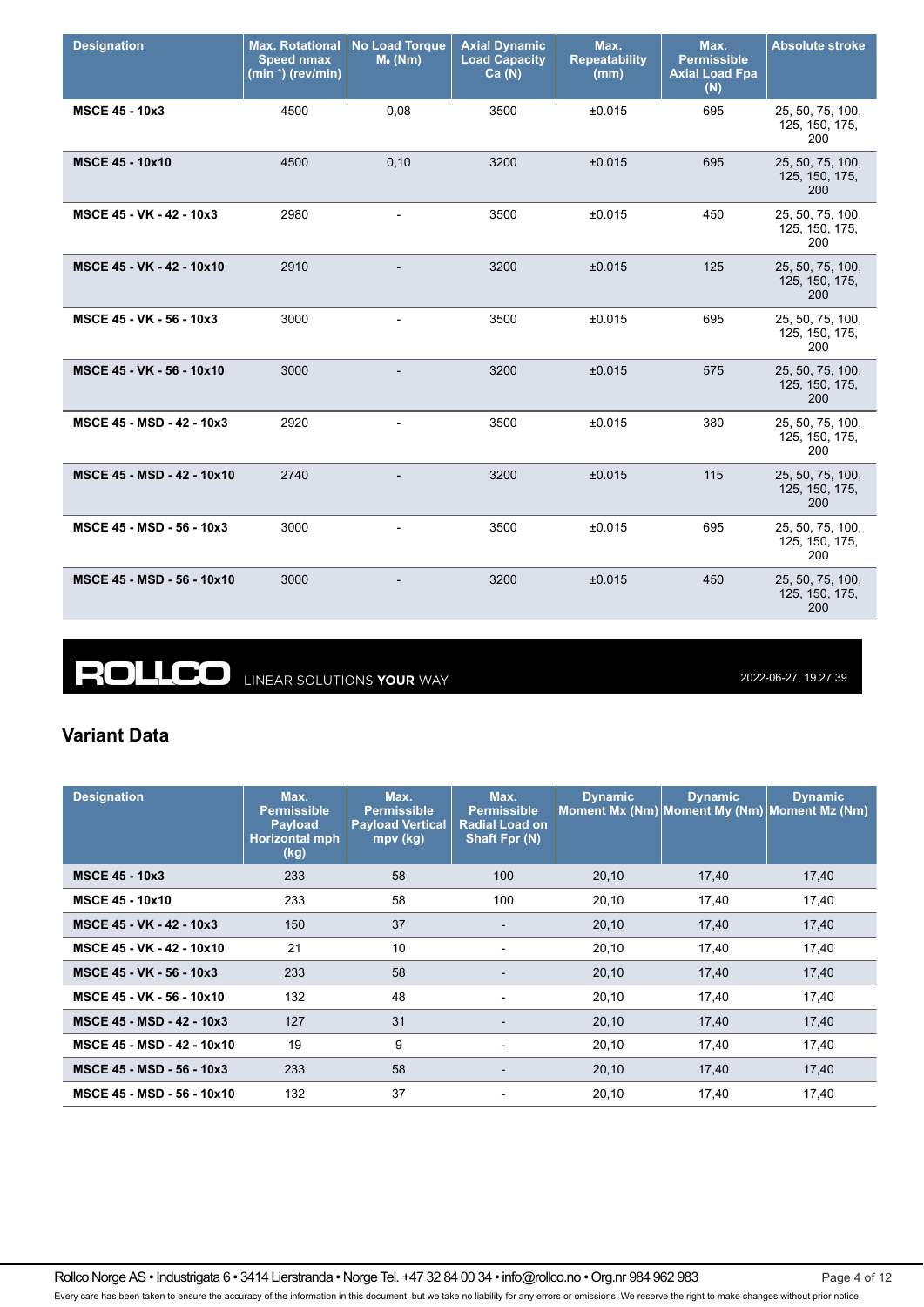| <b>Designation</b>                | Max.<br><b>Permissible</b><br><b>Loads Forces</b><br>Fpy (N) | Max.<br><b>Permissible</b><br><b>Loads Forces</b><br>Fpz (N) | Max.<br><b>Permissible</b><br><b>Loads Moments</b><br>Mpx (Nm) | Max.<br><b>Permissible</b><br><b>Loads Moments</b><br>Mpy (Nm) | Max.<br><b>Permissible</b><br><b>Loads Moments</b><br>Mpz (Nm) | <b>Motor type</b>        |
|-----------------------------------|--------------------------------------------------------------|--------------------------------------------------------------|----------------------------------------------------------------|----------------------------------------------------------------|----------------------------------------------------------------|--------------------------|
| <b>MSCE 45 - 10x3</b>             | 1000                                                         | 1000                                                         | 16,30                                                          | 16,30                                                          | 16,30                                                          | -                        |
| <b>MSCE 45 - 10x10</b>            | 1000                                                         | 1000                                                         | 16,30                                                          | 16,30                                                          | 16,30                                                          | $\overline{\phantom{0}}$ |
| MSCE 45 - VK - 42 - 10x3          | 1000                                                         | 1000                                                         | 16,30                                                          | 16,30                                                          | 16,30                                                          | Stepper                  |
| MSCE 45 - VK - 42 - 10x10         | 1000                                                         | 1000                                                         | 16,30                                                          | 16,30                                                          | 16,30                                                          | Stepper                  |
| MSCE 45 - VK - 56 - 10x3          | 1000                                                         | 1000                                                         | 16,30                                                          | 16,30                                                          | 16,30                                                          | Stepper                  |
| MSCE 45 - VK - 56 - 10x10         | 1000                                                         | 1000                                                         | 16,30                                                          | 16,30                                                          | 16,30                                                          | Stepper                  |
| <b>MSCE 45 - MSD - 42 - 10x3</b>  | 1000                                                         | 1000                                                         | 16,30                                                          | 16,30                                                          | 16,30                                                          | Stepper                  |
| <b>MSCE 45 - MSD - 42 - 10x10</b> | 1000                                                         | 1000                                                         | 16,30                                                          | 16,30                                                          | 16,30                                                          | Stepper                  |
| MSCE 45 - MSD - 56 - 10x3         | 1000                                                         | 1000                                                         | 16,30                                                          | 16,30                                                          | 16,30                                                          | Stepper                  |
| MSCE 45 - MSD - 56 - 10x10        | 1000                                                         | 1000                                                         | 16,30                                                          | 16,30                                                          | 16,30                                                          | Stepper                  |

| <b>Designation</b>         | Motor size (mm)          |
|----------------------------|--------------------------|
| <b>MSCE 45 - 10x3</b>      | $\blacksquare$           |
| <b>MSCE 45 - 10x10</b>     | $\overline{\phantom{a}}$ |
| MSCE 45 - VK - 42 - 10x3   | 42                       |
| MSCE 45 - VK - 42 - 10x10  | 42                       |
| MSCE 45 - VK - 56 - 10x3   | 56                       |
| MSCE 45 - VK - 56 - 10x10  | 56                       |
| MSCE 45 - MSD - 42 - 10x3  | 42                       |
| MSCE 45 - MSD - 42 - 10x10 | 42                       |
| MSCE 45 - MSD - 56 - 10x3  | 56                       |
| MSCE 45 - MSD - 56 - 10x10 | 56                       |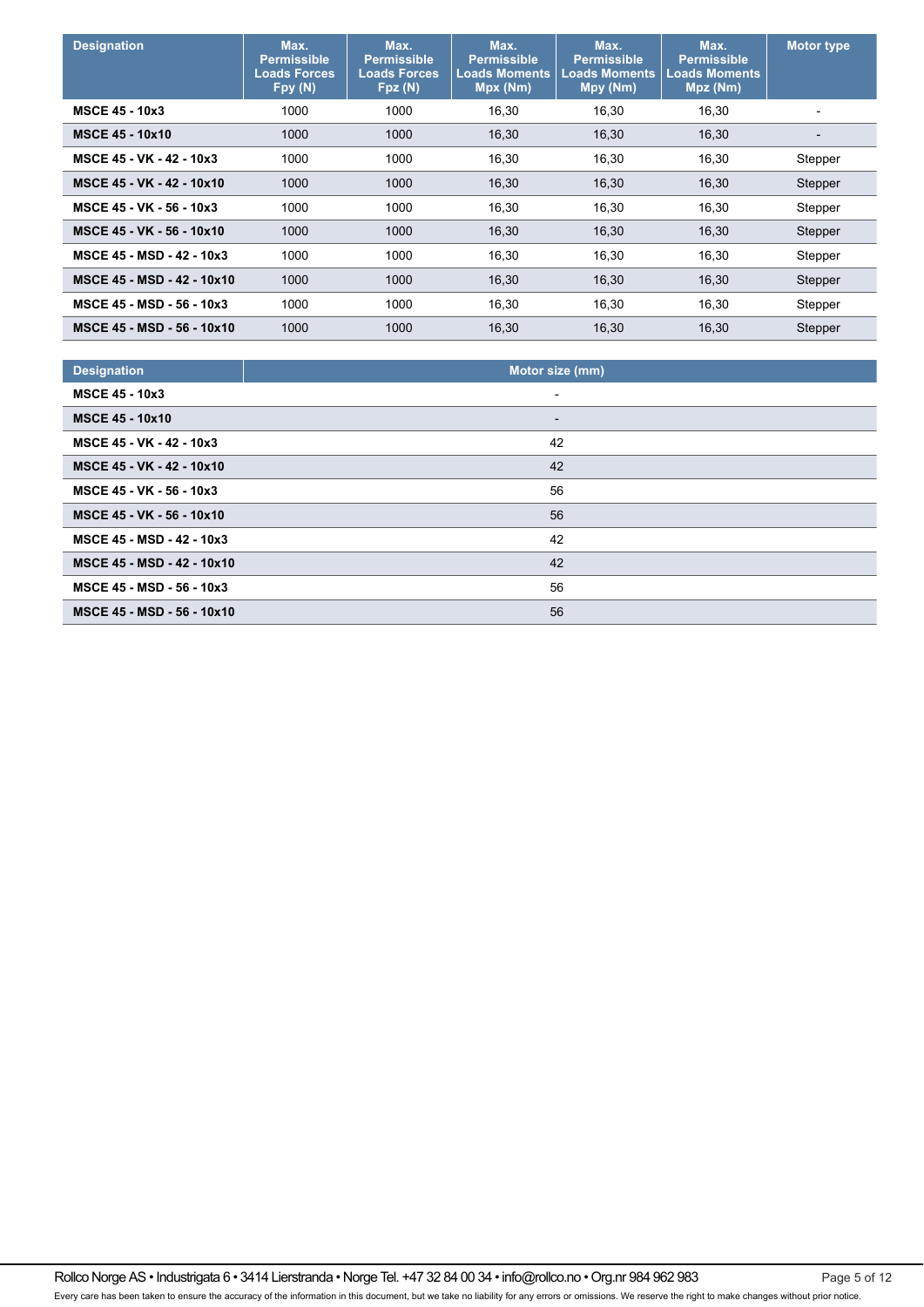#### **MSCE without a motor**



#### MSCE with motor side drive MSD





#### **MSCE with motor adapter VK**





Rollco Norge AS • Industrigata 6 • 3414 Lierstranda • Norge Tel. +47 32 84 00 34 • info@rollco.no • Org.nr 984 962 983 Page 6 of 12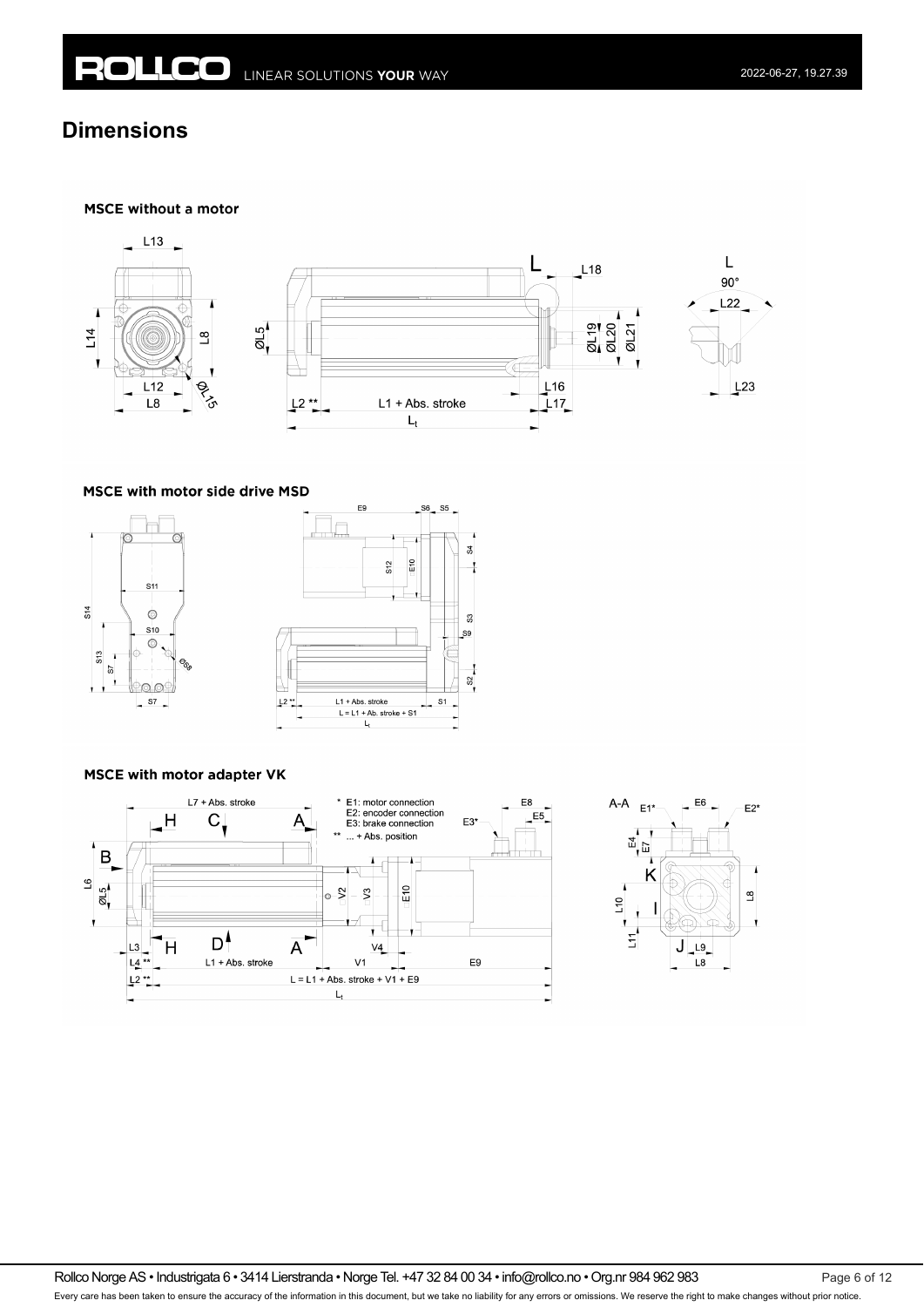



### MSCE 45 with motor adapter VK



#### MSCE 45 with motor adapter VK







| <b>Designation</b>        | L1 | L <sub>2</sub> | L <sub>3</sub> | L <sub>4</sub> | $\overline{1.5}$ | L <sub>6</sub> | L7 | L8 | V <sub>1</sub>           |
|---------------------------|----|----------------|----------------|----------------|------------------|----------------|----|----|--------------------------|
| <b>MSCE 45 - 10x3</b>     | 80 | 18             | 10             | 8              | $Ø$ 18           | 60.50          | 91 | 45 | $\overline{\phantom{a}}$ |
| <b>MSCE 45 - 10x10</b>    | 80 | 18             | 10             | 8              | $Ø$ 18           | 60,50          | 91 | 45 | $\overline{\phantom{0}}$ |
| MSCE 45 - VK - 42 - 10x3  | 80 | 18             | 10             | 8              | $Ø$ 18           | 60.50          | 91 | 45 | 42                       |
| MSCE 45 - VK - 42 - 10x10 | 80 | 18             | 10             | 8              | $Ø$ 18           | 60.50          | 91 | 45 | 42                       |
| MSCE 45 - VK - 56 - 10x3  | 80 | 18             | 10             | 8              | $Ø$ 18           | 60.50          | 91 | 45 | 46                       |
| MSCE 45 - VK - 56 - 10x10 | 80 | 18             | 10             | 8              | $Ø$ 18           | 60.50          | 91 | 45 | 46                       |

Every care has been taken to ensure the accuracy of the information in this document, but we take no liability for any errors or omissions. We reserve the right to make changes without prior notice.

Rollco Norge AS • Industrigata 6 • 3414 Lierstranda • Norge Tel. +47 32 84 00 34 • info@rollco.no • Org.nr 984 962 983 Page 7 of 12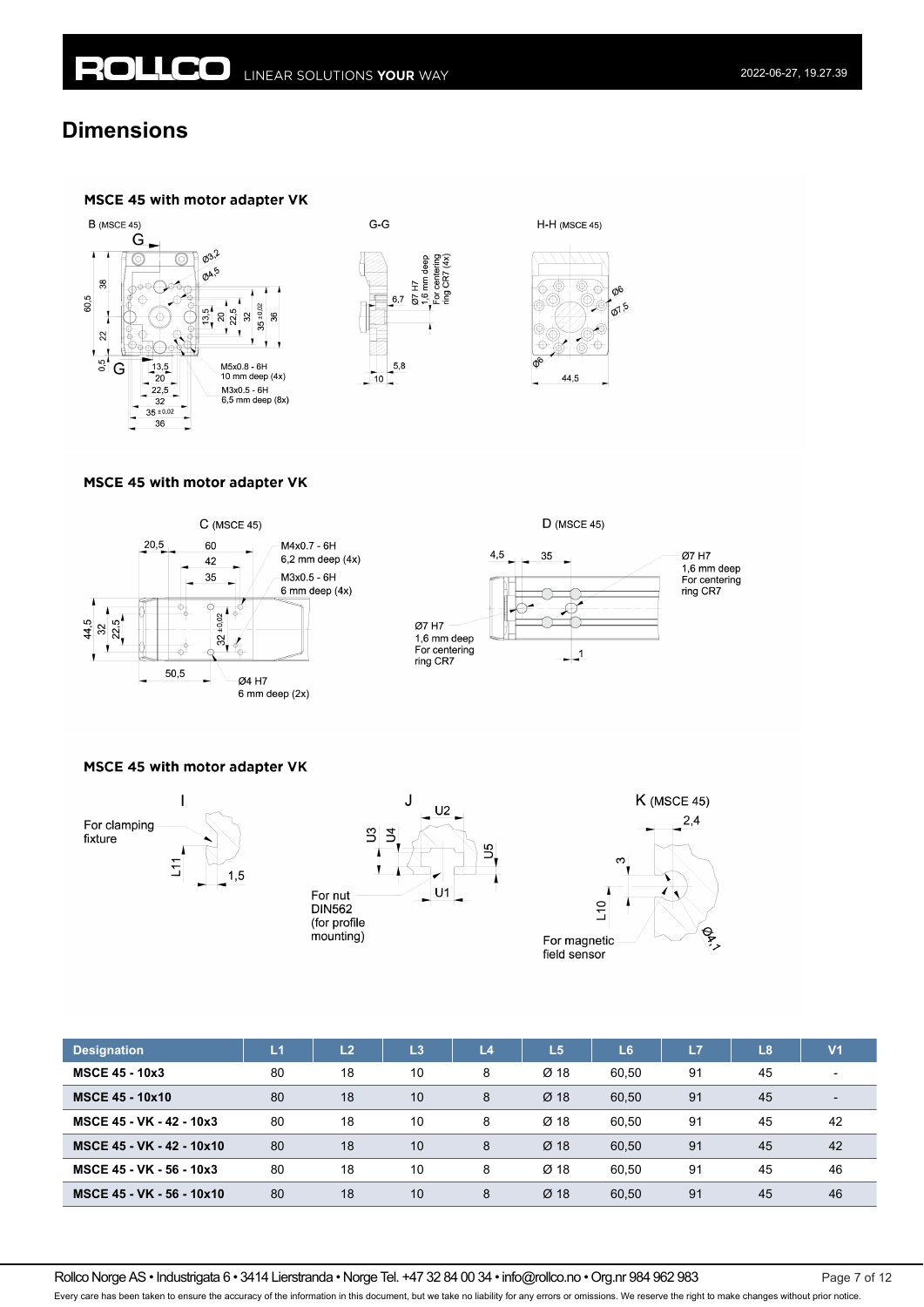| <b>Designation</b>                | L1 | L <sub>2</sub> | L3 | L4 | L5     | L <sub>6</sub> | L7 | L8 | $\mathsf{V}$ 1 |
|-----------------------------------|----|----------------|----|----|--------|----------------|----|----|----------------|
| MSCE 45 - MSD - 42 - 10x3         | 80 | 18             | 10 |    | $Ø$ 18 | 60.50          | 91 | 45 | 42             |
| <b>MSCE 45 - MSD - 42 - 10x10</b> | 80 | 18             | 10 |    | $Ø$ 18 | 60.50          | 91 | 45 | 42             |
| MSCE 45 - MSD - 56 - 10x3         | 80 | 18             | 10 |    | $Ø$ 18 | 60.50          | 91 | 45 | 46             |
| MSCE 45 - MSD - 56 - 10x10        | 80 | 18             | 10 |    | $Ø$ 18 | 60.50          | 91 | 45 | 46             |

| <b>Designation</b>                   | V <sub>2</sub> | V <sub>3</sub>           | V <sub>4</sub> | L9 | L10   | L11  | L12 | L13 | L14 | L15  |
|--------------------------------------|----------------|--------------------------|----------------|----|-------|------|-----|-----|-----|------|
| <b>MSCE 45 - 10x3</b>                | ۰              | $\blacksquare$           | -              | 20 | 30,50 | 4,40 | 34  | 34  | 34  | Ø M4 |
| <b>MSCE 45 - 10x10</b>               | ۰              | $\overline{\phantom{0}}$ | -              | 20 | 30,50 | 4,40 | 34  | 34  | 34  | ØM4  |
| <b>MSCE 45 - VK - 42 -</b><br>10x3   | 44,50          | 44,50                    | 0              | 20 | 30,50 | 4,40 | 34  | 34  | 34  | ØM4  |
| <b>MSCE 45 - VK - 42 -</b><br>10x10  | 44,50          | 44,50                    | $\mathbf 0$    | 20 | 30,50 | 4,40 | 34  | 34  | 34  | ØM4  |
| <b>MSCE 45 - VK - 56 -</b><br>10x3   | 44,50          | 56,40                    | 9,50           | 20 | 30,50 | 4,40 | 34  | 34  | 34  | ØM4  |
| <b>MSCE 45 - VK - 56 -</b><br>10x10  | 44,50          | 56,40                    | 9,50           | 20 | 30,50 | 4,40 | 34  | 34  | 34  | ØM4  |
| <b>MSCE 45 - MSD - 42 -</b><br>10x3  | 44,50          | 44,50                    | 0              | 20 | 30,50 | 4,40 | 34  | 34  | 34  | ØM4  |
| <b>MSCE 45 - MSD - 42 -</b><br>10x10 | 44,50          | 44,50                    | $\mathbf 0$    | 20 | 30,50 | 4,40 | 34  | 34  | 34  | ØM4  |
| <b>MSCE 45 - MSD - 56 -</b><br>10x3  | 44,50          | 56,40                    | 9,50           | 20 | 30,50 | 4,40 | 34  | 34  | 34  | ØM4  |
| <b>MSCE 45 - MSD - 56 -</b><br>10x10 | 44.50          | 56,40                    | 9,50           | 20 | 30,50 | 4,40 | 34  | 34  | 34  | ØM4  |

| <b>Designation</b>                   | L16 | L17 | L18 | L19                  | L20    | L21                   | L22  | L23  | U <sub>1</sub> | U <sub>2</sub> |
|--------------------------------------|-----|-----|-----|----------------------|--------|-----------------------|------|------|----------------|----------------|
| <b>MSCE 45 - 10x3</b>                | 10  | 16  | 8   | Ø8(h7)               | Ø 31.6 | Ø 34(h7)              | 4,50 | 2,30 | 4,20           | 7,50           |
| <b>MSCE 45 - 10x10</b>               | 10  | 16  | 8   | $\varnothing$ 8 (h7) | Ø 31.6 | Ø 34(h7)              | 4,50 | 2,30 | 4,20           | 7,50           |
| <b>MSCE 45 - VK - 42 -</b><br>10x3   | 10  | 16  | 8   | Ø8(h7)               | Ø 31.6 | Ø 34(h7)              | 4,50 | 2,30 | 4,20           | 7,50           |
| <b>MSCE 45 - VK - 42 -</b><br>10x10  | 10  | 16  | 8   | $\varnothing$ 8 (h7) | Ø 31.6 | $\varnothing$ 34 (h7) | 4,50 | 2,30 | 4,20           | 7,50           |
| <b>MSCE 45 - VK - 56 -</b><br>10x3   | 10  | 16  | 8   | Ø8(h7)               | Ø 31.6 | Ø 34(h7)              | 4,50 | 2,30 | 4,20           | 7,50           |
| <b>MSCE 45 - VK - 56 -</b><br>10x10  | 10  | 16  | 8   | $\varnothing$ 8 (h7) | Ø 31.6 | $Ø$ 34 (h7)           | 4,50 | 2,30 | 4,20           | 7,50           |
| <b>MSCE 45 - MSD - 42 -</b><br>10x3  | 10  | 16  | 8   | Ø 8(h7)              | Ø 31.6 | Ø 34(h7)              | 4,50 | 2,30 | 4,20           | 7,50           |
| <b>MSCE 45 - MSD - 42 -</b><br>10x10 | 10  | 16  | 8   | Ø8(h7)               | Ø 31.6 | $Ø$ 34 (h7)           | 4,50 | 2,30 | 4,20           | 7,50           |
| <b>MSCE 45 - MSD - 56 -</b><br>10x3  | 10  | 16  | 8   | $\varnothing$ 8 (h7) | Ø 31.6 | Ø 34 (h7)             | 4,50 | 2,30 | 4,20           | 7,50           |
| <b>MSCE 45 - MSD - 56 -</b><br>10x10 | 10  | 16  | 8   | Ø 8(h7)              | Ø 31.6 | $Ø$ 34 (h7)           | 4,50 | 2,30 | 4,20           | 7,50           |

Rollco Norge AS • Industrigata 6 • 3414 Lierstranda • Norge Tel. +47 32 84 00 34 • info@rollco.no • Org.nr 984 962 983 Page 8 of 12 Every care has been taken to ensure the accuracy of the information in this document, but we take no liability for any errors or omissions. We reserve the right to make changes without prior notice.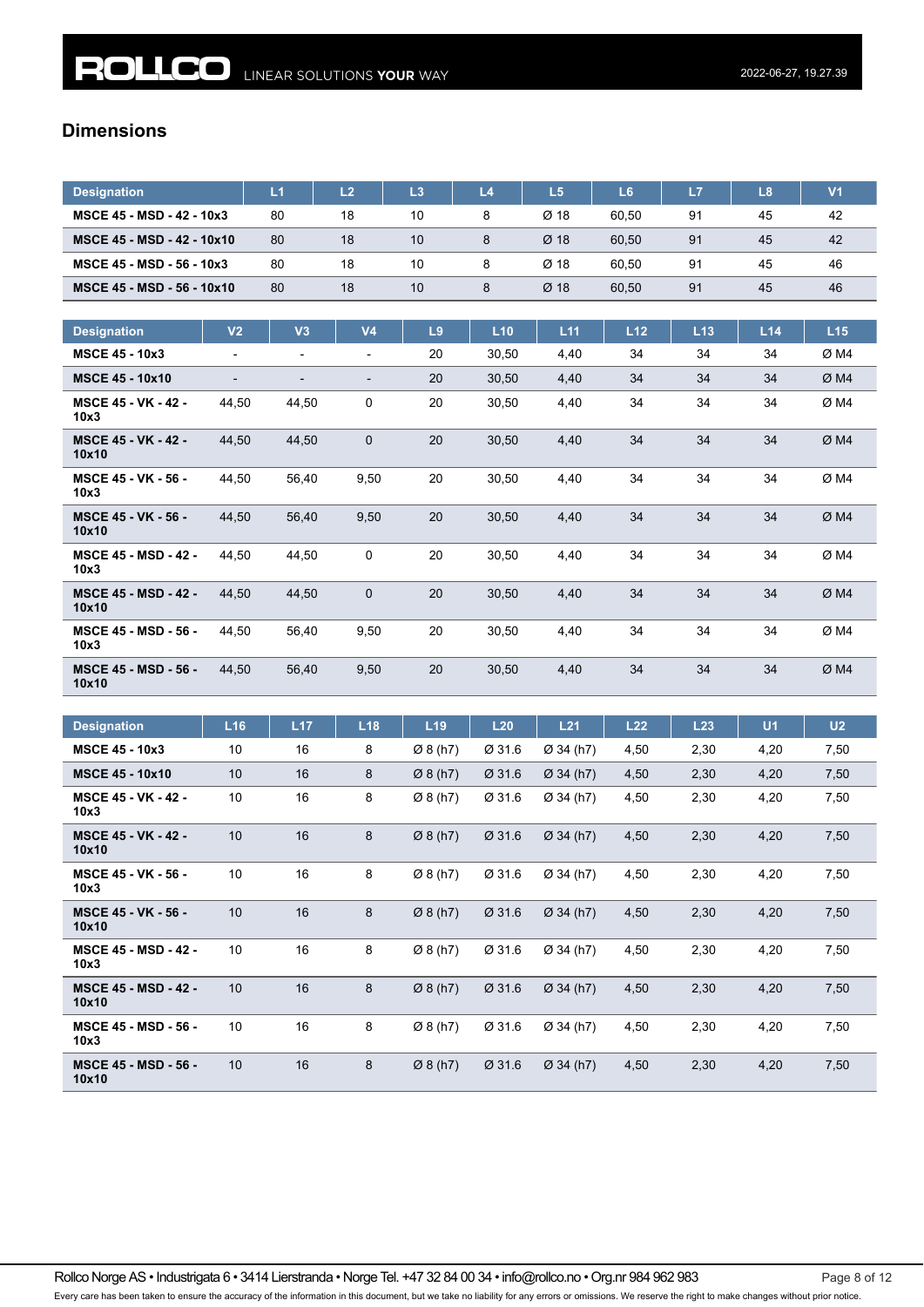| <b>Designation</b>                   | U3             | U <sub>4</sub> | U <sub>5</sub> | S <sub>1</sub> | S <sub>2</sub> | S <sub>3</sub> | <b>S4</b>                | S <sub>5</sub>           | S <sub>6</sub>           | S7                       |
|--------------------------------------|----------------|----------------|----------------|----------------|----------------|----------------|--------------------------|--------------------------|--------------------------|--------------------------|
| <b>MSCE 45 - 10x3</b>                | 4,70           | 2,50           | 1,20           | $\overline{a}$ | -              | -              | $\overline{\phantom{a}}$ | $\overline{\phantom{a}}$ | $\overline{\phantom{a}}$ | $\overline{\phantom{0}}$ |
| <b>MSCE 45 - 10x10</b>               | 4,70           | 2,50           | 1,20           | $\overline{a}$ |                | ۳              |                          | -                        |                          | $\overline{\phantom{0}}$ |
| <b>MSCE 45 - VK - 42 -</b><br>10x3   | 4,70           | 2,50           | 1,20           | 27,50          | 22,50          | 81             | 24,75                    | 24,50                    | 6,50                     | 32                       |
| <b>MSCE 45 - VK - 42 -</b><br>10x10  | 4,70           | 2,50           | 1,20           | 27,50          | 22,50          | 81             | 24,75                    | 24,50                    | 6,50                     | 32                       |
| <b>MSCE 45 - VK - 56 -</b><br>10x3   | 4,70           | 2,50           | 1,20           | 27,50          | 22,50          | 88,50          | 33,25                    | 24,50                    | 6                        | 32                       |
| <b>MSCE 45 - VK - 56 -</b><br>10x10  | 4,70           | 2,50           | 1,20           | 27,50          | 22,50          | 88,50          | 33,25                    | 24,50                    | $6\phantom{1}6$          | 32                       |
| <b>MSCE 45 - MSD - 42 -</b><br>10x3  | 4,70           | 2,50           | 1,20           | 27,50          | 22,50          | 81             | 24,75                    | 24,50                    | 6,50                     | 32                       |
| <b>MSCE 45 - MSD - 42 -</b><br>10x10 | 4.70           | 2,50           | 1,20           | 27,50          | 22,50          | 81             | 24,75                    | 24,50                    | 6,50                     | 32                       |
| <b>MSCE 45 - MSD - 56 -</b><br>10x3  | 4.70           | 2,50           | 1,20           | 27,50          | 22,50          | 88,50          | 33,25                    | 24,50                    | 6                        | 32                       |
| <b>MSCE 45 - MSD - 56 -</b><br>10x10 | 4,70           | 2,50           | 1,20           | 27,50          | 22,50          | 88,50          | 33,25                    | 24,50                    | 6                        | 32                       |
|                                      |                |                |                |                |                |                |                          |                          |                          |                          |
| <b>Designation</b>                   | S <sub>8</sub> | S <sub>9</sub> | <b>S10</b>     | <b>S11</b>     | <b>S12</b>     | <b>S13</b>     | <b>S14</b>               | E <sub>1</sub>           | E2                       | E <sub>3</sub>           |
| <b>MSCE 45 - 10x3</b>                |                |                |                |                |                | $\blacksquare$ |                          | ٠                        |                          |                          |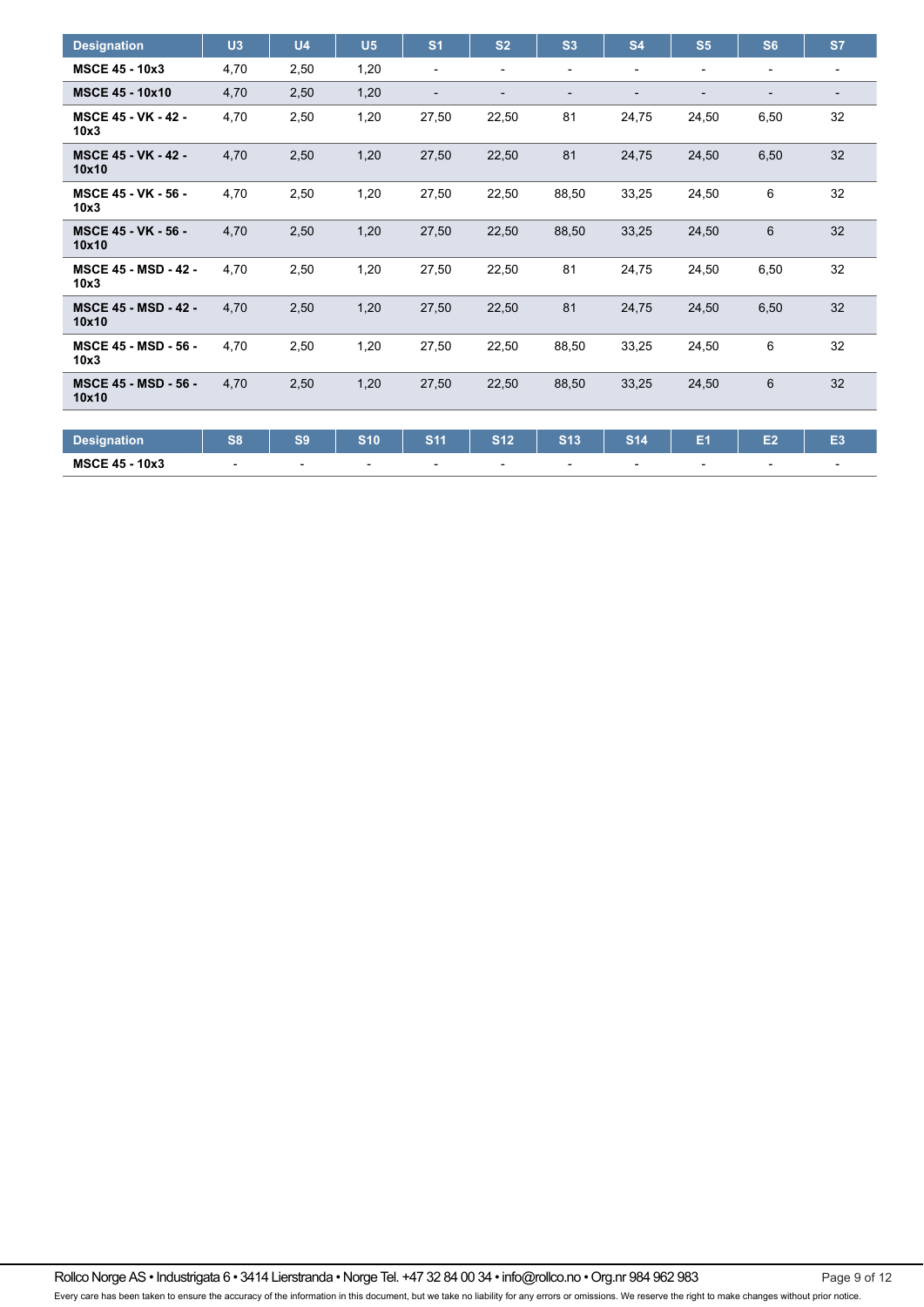| <b>Designation</b>                   | S <sub>8</sub> | S <sub>9</sub>           | <b>S10</b>               | <b>S11</b>               | <b>S12</b> | <b>S13</b>                                  | <b>S14</b>                         | E <sub>1</sub>                                   | E2                    | E <sub>3</sub>                    |
|--------------------------------------|----------------|--------------------------|--------------------------|--------------------------|------------|---------------------------------------------|------------------------------------|--------------------------------------------------|-----------------------|-----------------------------------|
| <b>MSCE 45 - 10x10</b>               |                | $\overline{\phantom{0}}$ |                          | $\overline{\phantom{a}}$ |            |                                             |                                    |                                                  |                       | $\overline{\phantom{a}}$          |
| <b>MSCE 45 - VK - 42 -</b><br>10x3   | Ø M6           | $\overline{7}$           | 44,50                    | 44,50                    | 46         | 0                                           | 128,25                             |                                                  | M12 5-pole M12 8-pole | – (with<br>brake: M8<br>3-pole)   |
| <b>MSCE 45 - VK - 42 -</b><br>10x10  | ØM6            | $\overline{7}$           | 44,50                    | 44,50                    | 46         | $\mathbf 0$                                 | 128,25                             |                                                  | M12 5-pole M12 8-pole | $-$ (with<br>brake: M8<br>3-pole) |
| <b>MSCE 45 - VK - 56 -</b><br>10x3   | Ø M6           | $\overline{7}$           | 44,50                    | 59,50                    | 59,50      | 64,50                                       | 144,25                             |                                                  | M12 5-pole M12 8-pole | – (with<br>brake: M8<br>3-pole)   |
| <b>MSCE 45 - VK - 56 -</b><br>10x10  | Ø M6           | $\overline{7}$           | 44,50                    | 59,50                    | 59,50      | 64,50                                       | 144,25                             |                                                  | M12 5-pole M12 8-pole | $-$ (with<br>brake: M8<br>3-pole) |
| <b>MSCE 45 - MSD - 42 -</b><br>10x3  | Ø M6           | $\overline{7}$           | 44,50                    | 44,50                    | 46         | 0                                           | 128,25                             |                                                  | M12 5-pole M12 8-pole | $-$ (with<br>brake: M8<br>3-pole) |
| <b>MSCE 45 - MSD - 42 -</b><br>10x10 | ØM6            | $\overline{7}$           | 44,50                    | 44,50                    | 46         | $\mathbf 0$                                 | 128,25                             |                                                  | M12 5-pole M12 8-pole | $-$ (with<br>brake: M8<br>3-pole) |
| <b>MSCE 45 - MSD - 56 -</b><br>10x3  | Ø M6           | 7                        | 44,50                    | 59,50                    | 59,50      | 64,50                                       | 144,25                             |                                                  | M12 5-pole M12 8-pole | – (with<br>brake: M8<br>3-pole)   |
| <b>MSCE 45 - MSD - 56 -</b><br>10x10 | ØM6            | $\overline{7}$           | 44,50                    | 59,50                    | 59,50      | 64,50                                       | 144,25                             |                                                  | M12 5-pole M12 8-pole | $-$ (with<br>brake: M8<br>3-pole) |
|                                      |                |                          |                          |                          |            |                                             |                                    |                                                  |                       |                                   |
| <b>Designation</b>                   |                | E4                       | E <sub>5</sub>           | E <sub>6</sub>           |            | E7                                          | E8                                 | E9                                               |                       | E10                               |
| <b>MSCE 45 - 10x3</b>                |                | $\blacksquare$           | $\blacksquare$           | $\frac{1}{2}$            |            | $\overline{\phantom{a}}$                    | $\overline{\phantom{0}}$           |                                                  |                       | $\overline{\phantom{0}}$          |
| <b>MSCE 45 - 10x10</b>               |                | $\overline{\phantom{a}}$ | $\overline{\phantom{a}}$ | $\overline{\phantom{a}}$ |            | $\overline{\phantom{a}}$                    | $\overline{\phantom{a}}$           | $\overline{\phantom{a}}$                         |                       | $\overline{\phantom{a}}$          |
| MSCE 45 - VK - 42 - 10x3             |                | $14 \pm 1$               | $14 \pm 0.3$             | 19,50                    |            | $-$ (with brake: 9 $-$ (with brake:<br>± 1) | $27 \pm 0.3$                       | $70.4 \pm 1$ (with<br>brake: $106.4 \pm$<br>0.3) |                       | 42,30                             |
| MSCE 45 - VK - 42 - 10x10            |                | $14 \pm 1$               | $14 \pm 0.3$             | 19,50                    |            | $-$ (with brake: 9 $-$ (with brake:<br>± 1) | $27 \pm 0.3$                       | $70.4 \pm 1$ (with<br>brake: $106.4 \pm$<br>0.3) |                       | 42,30                             |
| MSCE 45 - VK - 56 - 10x3             |                | $14 \pm 1$               | $13.4 \pm 0.3$           | 23                       |            | $-$ (with brake: 9 $-$ (with brake:<br>± 1) | $12 \pm 0.3$ )                     | $98 \pm 1$ (with<br>brake: $138 \pm$<br>0.3)     |                       | 56,40                             |
| MSCE 45 - VK - 56 - 10x10            |                | $14 \pm 1$               | $13.4 \pm 0.3$           | 23                       |            | $-$ (with brake: 9 $-$ (with brake:<br>± 1) | $12 \pm 0.3$                       | $98 \pm 1$ (with<br>brake: $138 \pm$<br>0.3)     |                       | 56,40                             |
| MSCE 45 - MSD - 42 - 10x3            |                | $14 \pm 1$               | $14 \pm 0.3$             | 19,50                    |            | $-$ (with brake: 9<br>± 1)                  | $-$ (with brake:<br>$27 \pm 0.3$ ) | $70.4 \pm 1$ (with<br>brake: $106.4 \pm$<br>0.3) |                       | 42,30                             |
| MSCE 45 - MSD - 42 - 10x10           |                | $14 \pm 1$               | $14 \pm 0.3$             | 19,50                    |            | $-$ (with brake: $9 -$ (with brake:<br>± 1) | $27 \pm 0.3$ )                     | $70.4 \pm 1$ (with<br>brake: $106.4 \pm$<br>0.3) |                       | 42,30                             |
| MSCE 45 - MSD - 56 - 10x3            |                | $14 \pm 1$               | $13.4 \pm 0.3$           | 23                       |            | – (with brake: 9<br>± 1)                    | - (with brake:<br>$12 \pm 0.3$     | $98 \pm 1$ (with<br>brake: $138 \pm$<br>0.3)     |                       | 56,40                             |
| MSCE 45 - MSD - 56 - 10x10           |                | $14 \pm 1$               | $13.4 \pm 0.3$           | 23                       |            | $-$ (with brake: $9$<br>± 1)                | $-$ (with brake:<br>$12 \pm 0.3$   | $98 \pm 1$ (with<br>brake: $138 \pm$<br>0.3)     |                       | 56,40                             |

Rollco Norge AS • Industrigata 6 • 3414 Lierstranda • Norge Tel. +47 32 84 00 34 • info@rollco.no • Org.nr 984 962 983 Page 10 of 12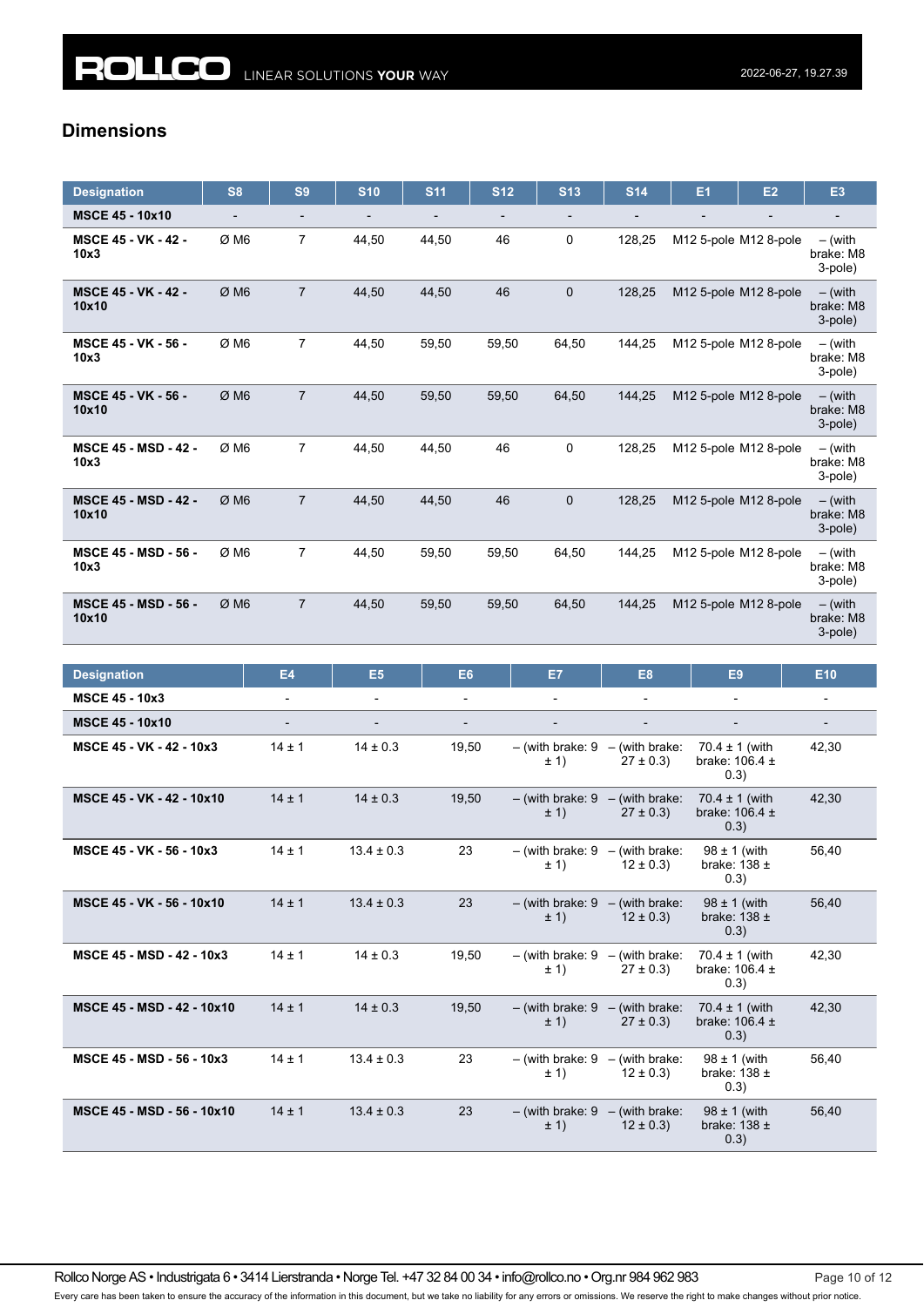### **Mass and mass moment of inertia**

#### Mass and mass moment of inertia

Additional mass of an electric cylinder when combining the motor with the motor adapter VK or the motor side drive MSD

|                    |             |                     | Motor without a brake                                  |                                                                      | Motor with a brake                                     |                                                     |
|--------------------|-------------|---------------------|--------------------------------------------------------|----------------------------------------------------------------------|--------------------------------------------------------|-----------------------------------------------------|
| <b>Designation</b> |             | <b>Motor</b>        | Mass of the<br>motor and<br>motor adapter<br><b>VK</b> | Mass of the<br>motor and<br>motor side<br>drive MSD                  | Mass of the<br>motor and<br>motor adapter<br><b>VK</b> | Mass of the<br>motor and<br>motor side<br>drive MSD |
|                    | <b>Type</b> | Size $\square$ [mm] | $\mathsf{m}_{\mathsf{vk}+\mathsf{m}}$ [kg]             | $\overline{\mathsf{m}}_{\mathsf{mso}+\mathsf{m}}$ [kg] $^\mathsf{t}$ | $m_{v_{K+m}}$ [kg]                                     | $m_{\text{MSD+m}}$ [kg]                             |
| MSCE 25            | Stepper     | 28                  | Available soon                                         | Available soon                                                       | Available soon                                         | Available soon                                      |
| MSCE 32            | Stepper     | 28                  | Available soon                                         | Available soon                                                       | Available soon                                         | Available soon                                      |
| MSCF 32            | Stepper     | 42                  | 0,52                                                   | 0.62                                                                 | 0.65                                                   | 0.75                                                |
| MSCE 45            | Stepper     | 42                  | 0.57                                                   | 0.71                                                                 | 0.70                                                   | 0.84                                                |
| MSCF 45            | Stepper     | 56                  | 1.31                                                   | 1.49                                                                 | 1.50                                                   | 1.68                                                |

### **Planar moment of inertia**

| <b>Designation</b> | <b>Slide</b>                   |                                | <b>Base profile</b>                    |                                |
|--------------------|--------------------------------|--------------------------------|----------------------------------------|--------------------------------|
|                    | $L_{\rm c}$ [cm <sup>4</sup> ] | $l_{\rm s}$ [cm <sup>4</sup> ] | $\mathsf{l}_\omega$ [cm <sup>4</sup> ] | $l_{\rm c}$ [cm <sup>4</sup> ] |
| MSCE 25            | 0.08                           | 0.88                           | 2.10                                   | 1.98                           |
| MSCE 32            | 0.18                           | 2,16                           | 6,42                                   | 6,58                           |
| MSCE 45            | 0.40                           | 7.34                           | 25,37                                  | 25.16                          |

### Holding torque of a motor brake

| <b>Motor</b> |                  | Holding torque (brake) [Nm] |  |
|--------------|------------------|-----------------------------|--|
| <b>Type</b>  | $Size \Box [mm]$ |                             |  |
| Stepper      | 28               | Available soon              |  |
| Stepper      | 42               | 0.4                         |  |
| Stepper      | 56               | 1.0                         |  |

 $\square$  = Square cross section

| <b>Designation</b>               | <b>Moved Mass (kg)</b>        | <b>Mass of the Mini Electric Slider</b><br>mMSCE (kg) | <b>Mass moment of inertia JMSCE</b>                                              |
|----------------------------------|-------------------------------|-------------------------------------------------------|----------------------------------------------------------------------------------|
| <b>MSCE 45 - 10x3</b>            | $0.36 + 0.0025$ x Abs. stroke | $0.88 + 0.0059$ x Abs. stroke                         | " $2.81 + 0.0061$ x Abs. stroke +<br>$0.2280 \times m$ load<br>(10⁻² kg<br>cm²)" |
| <b>MSCE 45 - 10x10</b>           | $0.36 + 0.0025$ x Abs. stroke | $0.88 + 0.0059$ x Abs. stroke                         | " $3.63 + 0.0121$ x Abs. stroke +<br>2.5330 x mload<br>(10⁻² kg<br>cm²)"         |
| MSCE 45 - VK - 42 - 10x3         | $\overline{\phantom{a}}$      | $\overline{\phantom{a}}$                              | $\overline{\phantom{a}}$                                                         |
| MSCE 45 - VK - 42 - 10x10        | $\overline{\phantom{a}}$      | $\blacksquare$                                        | $\overline{\phantom{0}}$                                                         |
| MSCE 45 - VK - 56 - 10x3         | $\overline{\phantom{0}}$      | $\overline{\phantom{a}}$                              | -                                                                                |
| MSCE 45 - VK - 56 - 10x10        |                               | $\overline{\phantom{a}}$                              | $\overline{\phantom{0}}$                                                         |
| <b>MSCE 45 - MSD - 42 - 10x3</b> |                               | $\blacksquare$                                        | $\overline{\phantom{0}}$                                                         |
| MSCE 45 - MSD - 42 - 10x10       | $\overline{\phantom{0}}$      | $\blacksquare$                                        | -                                                                                |
| MSCE 45 - MSD - 56 - 10x3        | $\overline{\phantom{a}}$      | $\overline{\phantom{a}}$                              | $\qquad \qquad \blacksquare$                                                     |
| MSCE 45 - MSD - 56 - 10x10       |                               | $\overline{\phantom{a}}$                              |                                                                                  |

Rollco Norge AS • Industrigata 6 • 3414 Lierstranda • Norge Tel. +47 32 84 00 34 • info@rollco.no • Org.nr 984 962 983 Page 11 of 12